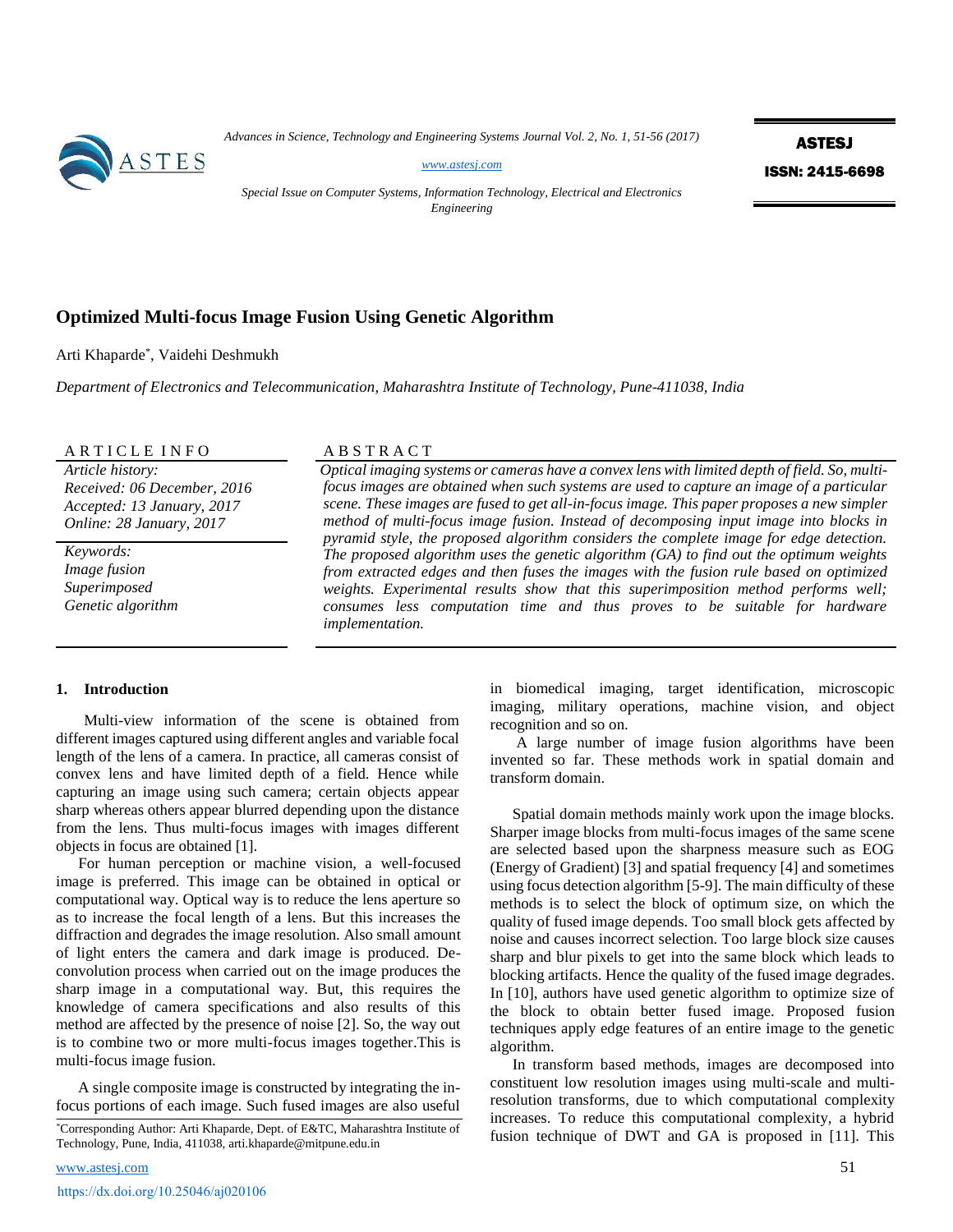method is used to fuse thermal and visual satellite images and outperforms others. Generally, transform based methods consist of three steps viz. decomposition, coefficients fusion and reconstruction. These methods use Laplacian pyramid [12], DCT [3], Wavelet, Curvelet [13], Shearlet [14] and contourlet [15] etc. transforms for decomposition of images. Multi-scale decomposition effectively extracts the visually important information of the images such as lines and details; but it produces halo artifacts near the edges. Hence final fused image has to be sharpened so that edges which are vital for the interpretation of the scene become clear. So, authors in [16, 17] suggest fusion methods which can preserve edges in the final fused image. Morphological toggle contrast operator [16] used to extract edge features which can be used for fusion; takes more time for feature extraction. Edge preserving method proposed in [17] uses decomposition based on weighted least squares filter for the fusion of multi-focus images using focus-measure based fusion rule. The method is fast and effective but the difficulty is to adaptively determine the number of decomposition levels in fusion process. In [18], a fusion method based on saliency detection is proposed. Initially, input images are decomposed into detail and approximation layers by using simple average filter. Then method constructs weight map depending upon focused regions detected using visual saliency. This method works faster in spite of decomposition and produces the fused image with better contrast.

In view of above analysis, authors propose the algorithm which can reduce the computational complexity due to decomposition with simple but fast fusion rule. The proposed novel technique uses three steps to fuse an image

- It finds the edges using which features are extracted.
- These features are used to calculate optimum weights with the help of genetic algorithm.
- And finally images are fused with these weights using the fusion rule of superimposition.

Two fusion techniques are proposed here. They are edgesuperimposition, edge-GA-superimposition. This paper presents extended workoriginally presented in ICIS2016 [1].

The paper is organized as follows: Section II explains the proposed fusion techniques. Section III gives the objective evaluation parameters which are used to examine the performance of the proposed method. Section IV deals with the results and Section V is conclusion.

## **2. Proposed Fusion Techniques**

## *2.1. Edge Superimposition*

Quality of the image depends upon the focus and sharpness of objects present in the image. So sharper images have more information than the blurred ones. Sharper images are obtained using fusion; but fusion makes edges blur. Thus to achieve an improvement in the sharpness of the fused images, this algorithm superimposes the edges on the input images. Sobel and Canny operators are used for edge detection. The edges are then averaged to form a new edge image E. This image is superimposed on the first input using weighted addition method.

$$
Image_3 = k_1 * Image_1 + k_2 * E \tag{1}
$$

$$
k_1 = \frac{Avg\ pixel\ value\ in\ Image_1}{Max\ pixel\ values\ in\ Image_2} \tag{2}
$$

$$
^{11}
$$
 Max pixel value in Image<sub>1</sub>

$$
k_2 = (1 - k_1)^* 0.1 \tag{3}
$$

The intermediate  $\text{Image}_3$  is superimposed on the second input image to form the final output image.

$$
Final = k_3 * Image_2 + k_4 * Image_3 \tag{4}
$$

$$
k_3 = 1 - \left(\frac{\text{Average pixel value in Image}_2}{\text{Max pixel value in Image}_2}\right) \tag{5}
$$

$$
k_4=1\tag{6}
$$

 $k_4$  is taken to be unity as it is used for the intermediate image that is already superimposed.

## *2.2 Edge-GA-superimposition*

Input images are converted into edge images using edge operators. Statistical features in the form of normalized central moments up to order 3 are extracted from each edge image. Total 16 moments are selected. Mean and standard deviation of edges (along x and y directions in case of Sobel) are also calculated. Finally, the feature vector containing the moments, mean and standard deviation is formed and its size is 1 X 20.

The genetic search [1, 11] starts by generating a population of size 100. This population consists of randomly generated binary strings of length 10. Before evaluating the individuals, they are converted from binary to decimal equivalent such that every binary string lies in the range of 0 to 1.This conversion is given as:

$$
LI + (UI - L1) * Decimal equivalent / (2n - 1)
$$
 (7)

Where, Lower limit (Ll) =0, Upper limit (Ul) =1, n=Number of bits in the binary.The individuals are evaluated using mean squared error as the fitness function. Mathematically, this fitness function is given as:

$$
FF = \left\{ \frac{1}{2} \left( \frac{1}{d} \sum_{i=1}^{d} [F_{int}(i) - Img_1(i)]^2 \right) + \left( \frac{1}{d} \sum_{i=1}^{d} [F_{int}(i) - Img_2(i)]^2 \right) \right\}
$$
(8)

d is the dimension of the input vector which is  $1 \times 40$ .  $F_{int}(i)$  is the intermediate fused image obtained by using the equation:

$$
F_{int}(i) = W_{int1} * Img_1 + W_{int2} * Img_2
$$
 (9)

 $Img<sub>1</sub>$  and  $Img<sub>2</sub>$  are the input images,  $W<sub>int1</sub>$  is the weight individual being evaluated and:

$$
W_{\text{int2}} = (1-W_{\text{int1}}) \tag{10}
$$

The value of the fitness function should be as small as possible. However, it can also be transformed to make the fitness function a maximization fitness using the function:

$$
F(x) = 1/(1 + FF)
$$
 (11)

The individuals having the highest fitness values are selected. Different methods exist for the selection process such as- Roulette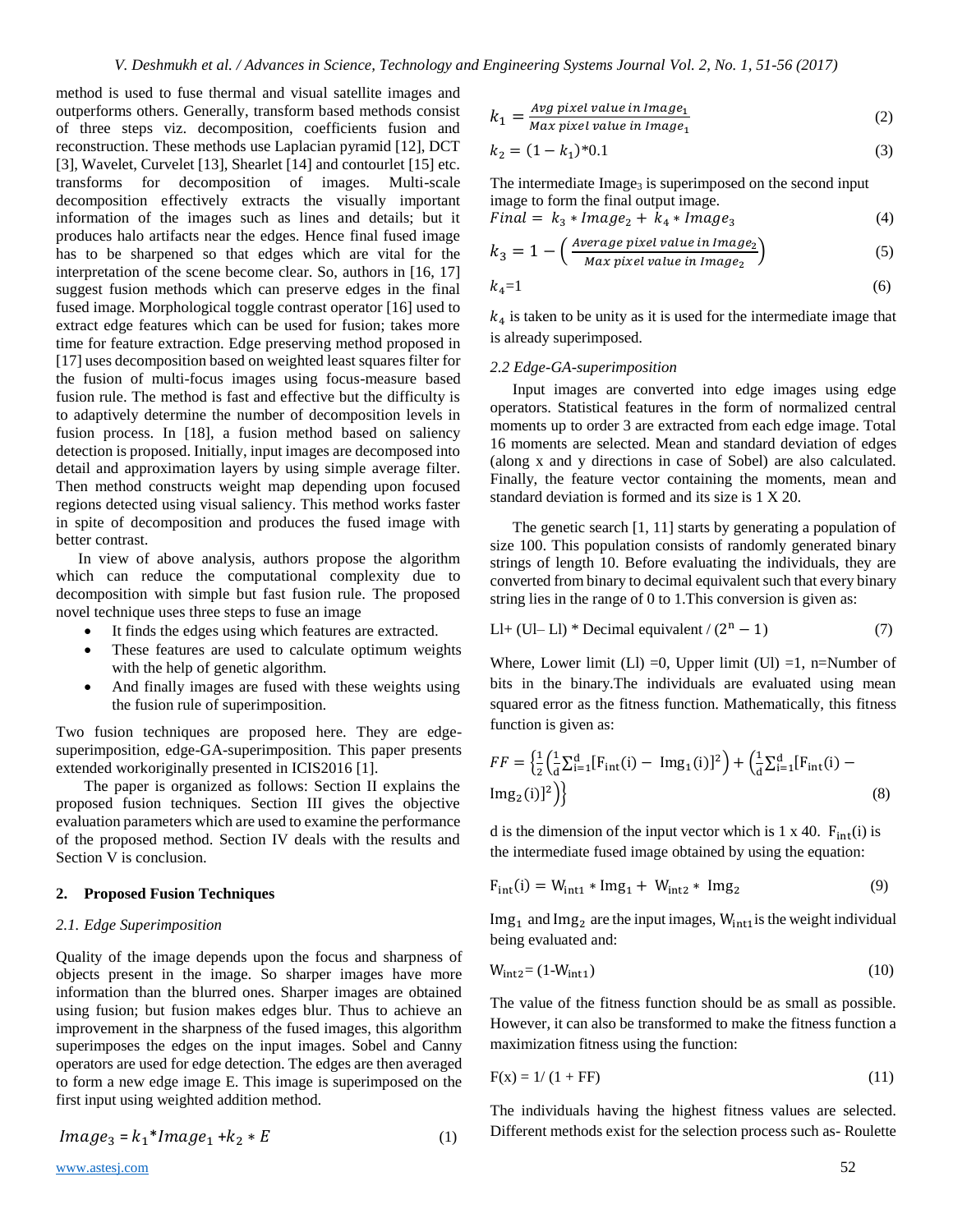wheel selection, Rank based selection, and Tournament selection etc. [1, 11]. Here tournament based selection method with a tournament size of 2 is used. Crossover and mutation operations with probability 0.7 and 0.002 respectively are performed on the selected individuals in the next step. Uniform crossover and bitflip mutation is used. These modified individuals replace the existing population. The process is repeated for 25 generations. It is experimentally observed that this search is converging in 20-23 generations. After the last generation, the optimum candidate is selected; which serves as first weight  $W_1$ . The second weight is obtained  $W_2=1-W_1$ . .  $(12)$ On obtaining the two weights, each is assigned to the input images.

Final fused image is obtained as a result of the addition of these optimally weighted images as:

$$
F_{final} = W_1 * Img_1 + W_2 * Img_2
$$
 (13)

The block diagram for the process is described in Figure 1:



*Fig. 1 Flow Diagram for Proposed method*

## **3. Evaluation of the fused images:**

The basic requirement is that the output images should contain all the valid and useful information present in the source images without introducing any form of distortion. This can be verified by comparing the resultant images visually, but, these methods, though very powerful, are subjective in nature. Hence, objective statistical parameters are usedfor the evaluation of fused images[15,19-24]. These parameters are defined as below.

*3.1 Root Mean Squared Error:* 

RMSE = 
$$
\sqrt[2]{\frac{1}{mn} [\sum_{i=0}^{m-1} \sum_{j=0}^{j-1} Img_1(i,j) - Img_2(i,j)]^2}
$$
 (14)

m, n: size of the input images  $Im g_1$  and  $Im g_2$ 

## *3.2 Peak Signal to Noise Ratio:*

Peak signal to noise ratio gives the ratio of the maximum power of a signal and the power of corrupting noise.

$$
PSNR = 20\log_{10}\left(\frac{\text{Max}}{\sqrt{\text{MSE}}}\right)
$$
 (15)

Max: Maximum possible pixel value, as 8 bits are used to represent a pixel, Max=255

## *3.3 Structural similarity index:*

SSIM is used to model any image distortion as a combination of correlation losses, radiometric and contrast distortions. Higher the value of SSIM, more similar are the images. It can have a maximum possible value of 1. It is given by

$$
SSIM(x, y) = \frac{(2\mu_x \mu_y + c_1)(2\sigma_{xy} + c_2)}{(\mu_x^2 + \mu_y^2 + c_1)(\sigma_x^2 + \sigma_y^2 + c_2)}
$$
(16)

Where  $\mu_x$  = average of x;  $\mu_y$  = average of y;  $\sigma_x^2$  = variance of x; σ<sup>2</sup>/<sub>y</sub> = variance of y; σ<sub>xy</sub> = covariance of x and y.

$$
c_1 = (k_1 L)^2, c_2 = (k_2 L)^2
$$
\n(17)

Where  $L =$  dynamic range of the pixel-values;  $k_1 = 0.01$  and  $k_2$  = 0.03 by default.

## *3.4 Entropy:*

Entropy is used to give the amount of information contained in an image. Mathematically it is given as:

$$
E = -\sum_{i=0}^{L-1} P_i \log_2 P_i \tag{18}
$$

Pi is the probability of occurrence of a pixel value in the image, L is the number of intensity levels in the image. Increase in the value of entropy after fusion indicates that the information contained in the image has increased.

### *3.5 Mutual Information:*

It is an indicator of the information obtained from the source images and the quantity that is conveyed by the fused image.

$$
MI = MI_{F,I1} + MI_{F,I2}
$$
 (19)

MI<sub>F,I1</sub> = 
$$
\sum P_{F,I1}(f,i1) \log_2 \frac{P_{F,I1}(f,i1)}{P_F(f) P_{I1}(i1)}
$$
 (20)

MI<sub>F,I2</sub> =
$$
\sum P_{F,I2}(f,i2) \log_2 \frac{P_{F,I2}(f,i2)}{P_F(f) P_{I1}(i2)}
$$
 (21)

Where  $MI<sub>F,I1</sub>$  denotes the mutual information between the fused image and the first input image,  $MI<sub>F,I2</sub>$  denotes the mutual information between the second input and the fused image,  $P_{F,11}(f, i1)$  and  $P_{F,12}(f, i2)$  are the joint histograms of fused image, input 1and fused image, input 2 respectively,  $P_F(f)$ ,  $P_{11}(i1)$  and  $P_{11}(i2)$  are the histograms of the fused image, input 1 and input 2 respectively.

### *3.6 Run Time:*

respectively.

It gives a measure of the time required to execute the algorithm in seconds.

# *3.7 Image Quality Index*: Mathematically [9],  $IQI = \frac{4\sigma_{xy}\bar{x}\bar{y}}{(1-2.1-\bar{x}^2)\Gamma(\bar{x})^2}$

 $\left(\sigma_x^2 + \sigma_y^2\right) \left[ (\bar{x})^2 + (\bar{y})^2 \right]$  (22) where  $\bar{x}$ ,  $\bar{y}$  are the means of x and y respectively,  $\sigma_{xy}$  is the covariance of x and y,  $\sigma_x^2$ ,  $\sigma_y^2$  are the variances of x and y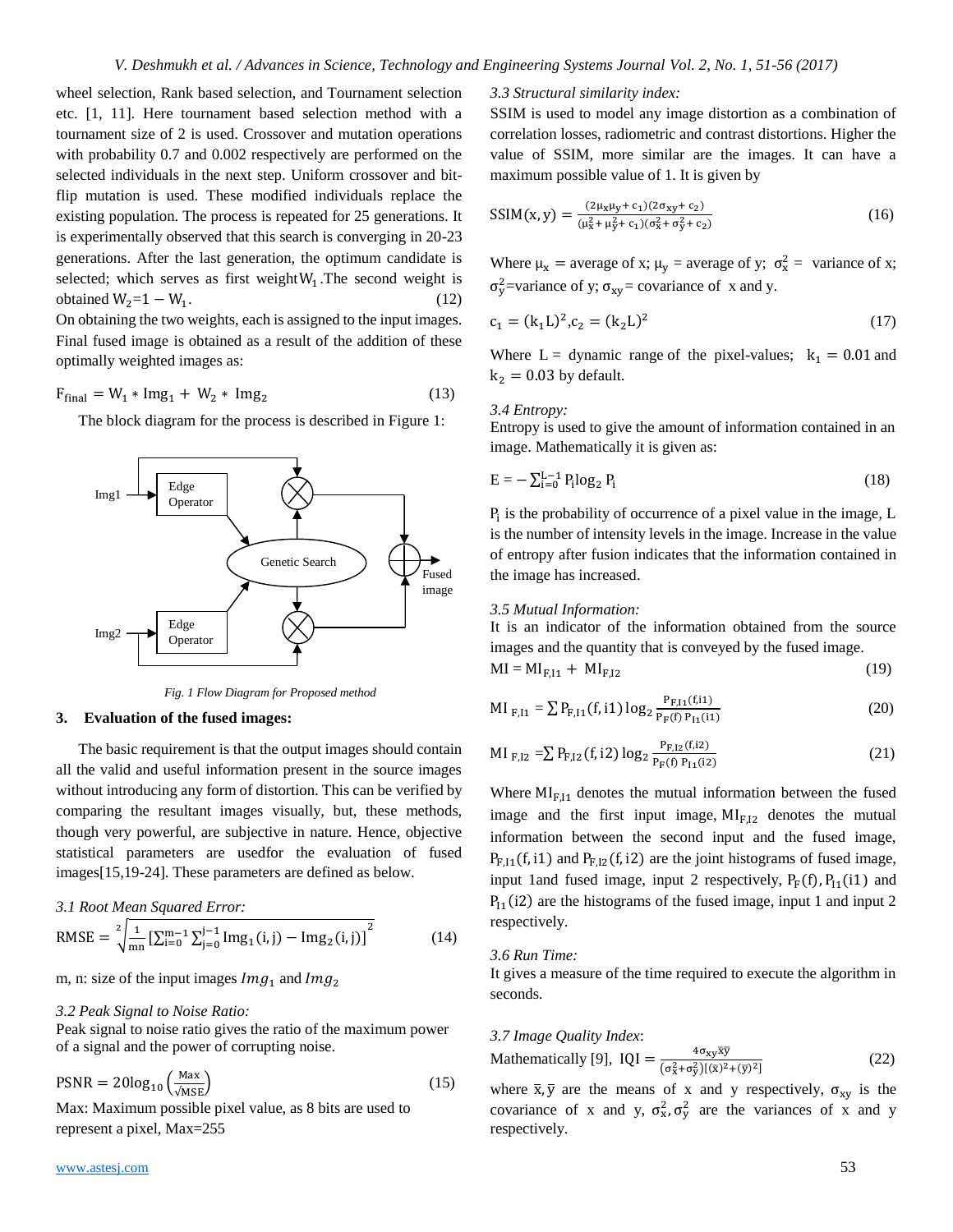## **4. Experimental Results**

## *4.1 Experimental settings*

All algorithms are coded using Python and implemented on Intel dual core, i5, 3.14GHz processor. Edges of input images are extracted using Sobel and Canny operators in both the fusion techniques. DWT-GA which uses HARR Wavelets for the decomposition is implemented for the reference [1, 11]. These algorithms are tested on different types of images from a database as well as on real time images captured by a camera (canon 60D, Tamron-SP 90 Di VC-macro), focusing on different object in every image. Different evaluation parameters mentioned previously are used for analyasis of results.

## *4.2 Results for database image sets*











**SLIP** 





(g)

*Fig. 2 (a)-(b): Data base input images, (c)DWT\_GA (d)SUP\_SOB (e) SUP\_CA,(f) SUP\_GA,(g) CA\_GA*

## *4.3 Results*

Quantitative evaluation for different methods is carried out. Table I and II compares results for different parameters for Database and real time images respectively. They represent the average value of the respective evaluation parameter when the proposed algorithm is applied to database images and 20 real time images. Fig. 2 and Fig. 3 show results for sample input images taken from database and real time image sets respectively. These results are obtained after applying the proposed method to these samples. It was observed that proposed methods give better results compared to those obtained by DWT\_GA[11]. The analysis also shows that for database images Sobel operator gives better performance whereas for real time images Canny operator can be preferred.

| <b>Method</b>    |                                 | Edge-Superimposition |               | Edge-GA-<br><b>Superimposition</b> |        |
|------------------|---------------------------------|----------------------|---------------|------------------------------------|--------|
| <b>Parameter</b> | $\boldsymbol{DWT}$<br><b>GA</b> | <i>SUP</i><br>SOB    | <b>SUP CA</b> | SOB-GA                             | CA_GA  |
| <b>PSNR</b>      | 34.409                          | 34.066               | 34.865        | 34.409                             | 34.086 |
| <b>SSIM</b>      | 0.936                           | 0.934                | 0.941         | 0.936                              | 0.929  |
| <b>ENTROPY</b>   | 7.359                           | 7.371                | 7.361         | 7.359                              | 7.314  |
| MI               | 7.212                           | 7.185                | 8.243         | 7.212                              | 6.880  |
| IQI              | 0.891                           | 0.886                | 0.878         | 0.891                              | 0.862  |
| TIME(SEC)        | 0.242                           | 0.008                | 0.007         | 0.229                              | 0.773  |

# TABLE I. COMPARISION OF RESULTS FOR DATABASE IMAGE SETS

|            | TABLE II. COMPARISION OF RESULTS FOR REAL TIME |  |  |  |
|------------|------------------------------------------------|--|--|--|
| IMAGE SETS |                                                |  |  |  |

| <b>Method</b>    |           | Edge-<br><b>Superimposition</b> |            | Edge-GA-<br><b>Superimposition</b> |                 |
|------------------|-----------|---------------------------------|------------|------------------------------------|-----------------|
| <b>Parameter</b> | DWT<br>GA | <b>SUP</b><br>SOB               | SUP C<br>A | SOB<br><b>GA</b>                   | CA<br><b>GA</b> |
| <b>PSNR</b>      | 21.076    | 20.768                          | 21.365     | 21.076                             | 21.805          |
| <b>SSIM</b>      | 0.807     | 0.803                           | 0.802      | 0.806                              | 0.810           |
| <b>ENTROPY</b>   | 7.337     | 7.262                           | 7.401      | 7.336                              | 7.446           |
| MI               | 5.192     | 5.363                           | 5.141      | 5.192                              | 5.082           |
| IOI              | 0.601     | 0.571                           | 0.565      | 0.601                              | 0.588           |
| TIME(SEC)        | 0.253     | 0.012                           | 0.010      | 0.241                              | 0.782           |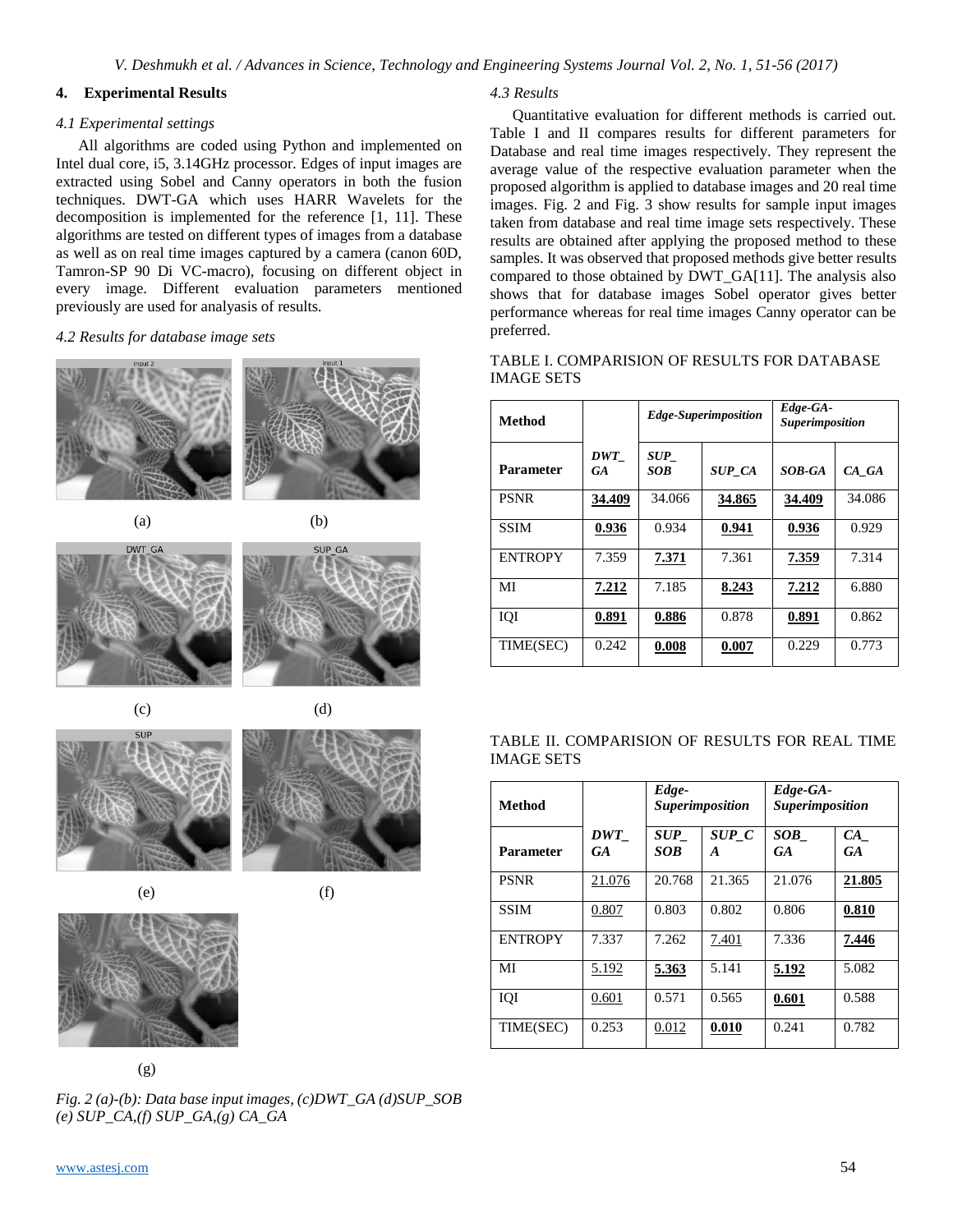*4.4 Results for real time image sets*







 $(c)$  (d)





 $(e)$  (f)



# (g)

*Figure 3: (a)-(b)Realtimeinput images, (c)DWT\_GA, (d)SUP\_SOB, (e)SUP\_CA, (f)SUP\_GA,(g) CA\_GA*

# TABLE III: PERFORMANCE ANALYSIS OF PROPOSED EDGE BASED METHODS

| Parameter      | Images               |                |  |
|----------------|----------------------|----------------|--|
|                | <b>From Database</b> | Real time      |  |
| <b>PSNR</b>    | <b>SUP-CA</b>        | CA-GA          |  |
| <b>SSIM</b>    | <b>SUP-CA</b>        | $CA-GA$        |  |
| <b>ENTROPY</b> | <b>SUP-SOB</b>       | $CA-GA$        |  |
| MI             | <b>SUP-CA</b>        | <b>SUP-SOB</b> |  |
| IQI            | SOB-GA               | SOB-GA         |  |
| <b>TIME</b>    | <b>SUP-CA</b>        | <b>SUP-CA</b>  |  |

## **5. Conclusion**

The follwing Table III gives us the consolidated perfomance of proposed techniques which work well with respect to DWT method. From above table it can be concluded that proposed edge based techniques work better than DWT based fusion techinque [11]. Edge GA based superimpostion method gives better performance for real time images as the weights are calculated and optimized using image statistics as compared to the constant values taken in edge superimposition method. The added advantage is its simplicity as decomposition and reconstruction of images is not required.As a result the method cosumes less run time compared to DWT based GA [11]. This property along with reduced computational complexity makes it simpler for hardware implementation and paralleling processing. Subjective analysis shows that the contrast of the images fused by the proposed method can be further improved. For real time images Canny based Genetic algorthm gives better performance but the computational time required is large. Thus, this algorithm can be further extended to fuse real time images in a quick and efficient manner which can be used in variety of applications.

## **References**

- [1] Arti Khaparde, Maitreyi Abhyankar and Vaidehi Deshmukh, "Spatial domain decision based image fusion", 2016 IEEE/ACIS 15th International Conference on Computer and Information Science, ICIS 2016 – Proceedings, 23 August 2016, Article number 7550766; DOI**:** 10.1109/ICIS.2016.7550766.
- [2] V. Aslantas, R. Kurban, "Fusion of multi-focus images using differential evolution algorithm", Expert Systems with Applications vol.37, 2010, pp 8861–8870.
- [3] Liu Cao; Longxu Jin; Hongjiang Tao; Guoning Li; ZhuangZhuang; Yanfu Zhang, "Multi-Focus Image Fusion Based on Spatial Frequency in Discrete Cosine Transform Domain", [IEEE Signal Processing Letters,](http://ieeexplore.ieee.org/xpl/RecentIssue.jsp?punumber=97) Year: 2015, Volume: 22, [Issue:](http://ieeexplore.ieee.org/xpl/tocresult.jsp?isnumber=6884871) 2, pp. 220- 224.
- [4] Y. Zhang, et al., Multi-focus image fusion based on cartoon-texture image decomposition, Optik - Int. J. Light Electron Opt. (2015), <http://dx.doi.org/10.1016/j.ijleo.2015.10.098>
- [5] Xiaoli Zhang, XiongfeiLi, ZhaojunLi, YuncongFeng, "Multi-focus image fusion using image-partition-based focus detection", Signal Processing, vol.102, (2014), pp. 64–76
- [6] Said Pertuz, Domenec Puig, Miguel Angel Garcia, Andrea Fusiello, "Generation of All-in-focus Images by Noise-robust Selective Fusion of Limited Depth-of-field Images", [IEEE Transactions on](http://ieeexplore.ieee.org/xpl/RecentIssue.jsp?punumber=83) Image Processing, Year: 2013, Volume: 22, [Issue:](http://ieeexplore.ieee.org/xpl/tocresult.jsp?isnumber=6421028) 3, Pages: 1242 – 1251.
- [7] Baohua Zhang, Xiaoqi Lu, Haiquan Pei, He Liu, Ying Zhao and Wentao Zhou,"Multi-focus image fusion algorithm Based on focused region extraction", Neurocomputing.
- [8] X. Zhang, et al., "A new multifocus image fusion based on spectrum comparison", Signal Processing 2016, http://dx.doi.org/10.1016/j.sigpro.2016.01.006i
- [9] Jinsheng Xiao, Tingting Liu, Yongqin Zhang, Baiyu Zou, Junfeng Lei and Qingquan Li, "Multi-focus image fusion based on depth extraction with inhomogeneous diffusion equation", Signal Processing,
- [10] Veysel Aslantas, Rifat Kurban, "Extending depth-of-field by image fusion using multi-objective genetic algorithm"[, 7th IEEE International Conference](http://ieeexplore.ieee.org/xpl/mostRecentIssue.jsp?punumber=5175248)  [onIndustrial Informatics, 2009. INDIN 2009,](http://ieeexplore.ieee.org/xpl/mostRecentIssue.jsp?punumber=5175248) pp. 331-336.
- [11] Chaunté W. Lacewell, Mohamed Gebril, Ruben Buaba, Abdollah Homaifar, "Optimization of Image Fusion Using Genetic Algorithms and Discrete Wavelet Transform", Radar Signal & Image Processing, IEEE, 2010
- [12] Chuanzhu Liao, Yushu Liu, Mingyan Jiang, "Multi-focus image fusion using Laplacian Pyramid and Gabor filters", Applied Mechanics and Materials, vol. 373-375, 2013 , pp 530-535.
- [13] Shutao Li, Bin Yang, "Multifocus image fusion by combining curvelet and wavelet transform", Pattern Recognition Letters 29, 2008, pp:1295–1301.